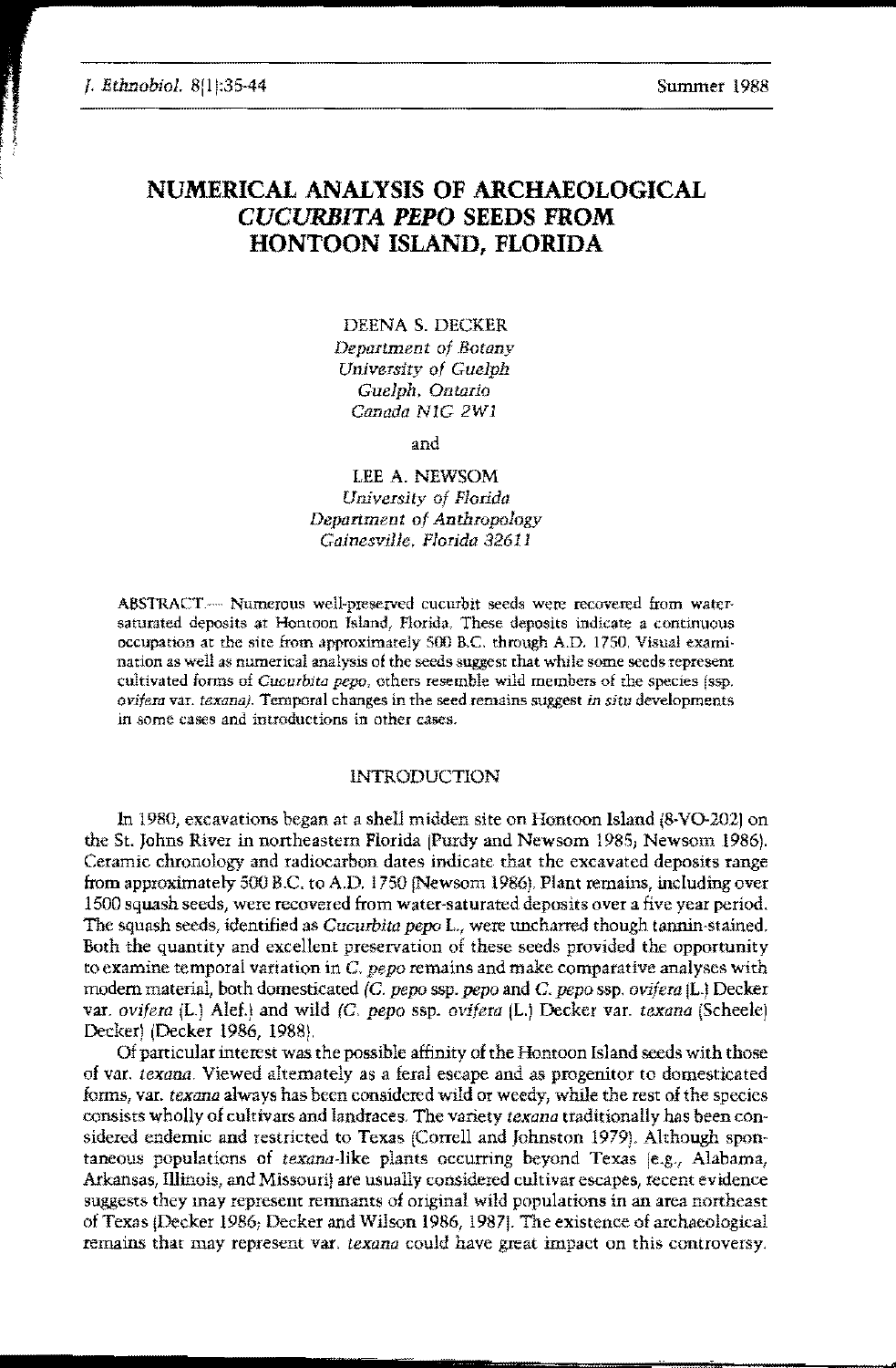A recent study of modem domesticated and wild C. *pepo* seeds (Decker and Wilson 1986) has provided a methodological framework for testing the affinities between the archa· eological and modem material.

# MATERIALS AND METHODS

**Although various units, trenches/** and **columns have been excavated at Hontoon** Island, this study focuses on the 1980 Unit and 1982 Column. These had fairly good stratigraphic control and together covered the earliest known cultural level at the site through the Spanish Period INewsom 1986). The 1980 Unit was a 3 m square excavated stratigraphically to about 150 cm below the surface. The uppermost and lowermost zones, one and five respectively, were devoid of cultural artifacts. The Spanish Period is represented by Zone 2 and the top of Zone 3 INewsom 1986). Two radiocarbon dates of A.D. 1190 and A.D. 1220 were associated with Zone 4 (Newsom, unpubL data). The 1982 Column was excavated to a depth of 140 ern Levels were arbitrarily defined at 10 em intervals from the surface. Levels 1 throngh 4 lacked cultural artifacts even though some cucurbit remains were found in Level 4 (Newsom 1986). The earliest radiocarbon date associated with Level 14 was A.D. 800. Level 10 was dated to approximately A.D. 1470, while 17th century dates begin to appear in Level 8 INewsom, unpubL data).

Most of the complete or nearly complete squash seeds from these two excavations were examined. A total of 253 seeds were measured using the digitizing hardware and image analysis software previously employed to measure modem seeds (Decker and Wilson 19861. information recorded from the face view of the seed included whole **image measurements such as length and width, as well as measurements based on** divi~ sion of the seed from bottom (seed scar) to top by 10 equidistant diameters to produce partial areas and widths IDecker and Wilson 1986: Fig. 11.

Data from Decker (1986) and Decker and Wilson (1986) served as modem comparative **materiaL** *Cucurbita pepo* **eultivars were chosen that represented the range of variation** in the speeies, including members from both suhspecies, *Cucurbita pepo* ssp. *pepo* was represented by pumpkins (PJO 71, PSU 72), zuechinis (MBZ 206, MGZ 46), 'Vegetable Spaghetti' (UVS 50), Mexican aceessions (XCC 163, 172, XV? 225, X?I 124), and one ornamental gourd cultivar (OWQ 561. Accession codes and corresponding cultivar names are listed in Decker 11986) and Decker and Wilson 11986). lnftaspecific classification of cultivars follows Decker (1986, 1988). *Cucurbita pepo* ssp. *ovifera* var. *ovifera* was represented by various ornamental gourds (OBB 3, OEN 1, OEW 62, OFS 55, OPB 10, OPS 18, OPW 60, OSB 46), a crookneck (CYE 118), and a scallop squash (SWB 61). Populations of C. *pepo* ssp. *ovifera* var. *texana* were included in the analyses also (TEX 1, 2,  $3,4,5,6,10,17,31,36$ . Ten accessions (10 seeds per accession) from each of the three inftaspecific taxa were used to estahlish two canonical discriminant funetions. Each archaeological seed was subsequently classified to one of the three taxa on the basis of the discriminant functions.

Analyses focused on a small but important subset of the original characters. Temporal analysis of the archaeological seeds was based primarily on overall width and length measurements. For the discriminant procedure (subprogram DISCRIMINANT in SPSS (Klecka 19751), a stepWise selection technique hased on Wilks' lambda (procedure STEPDISC in SAS (Ray 1982)) was used to choose five characters that could best discriminate the three taxon classes: width  $(W)$ , length  $\{L\}$ , RCPWD, RCRWD, and REPAR. RCPWD and RCRWD are ratios of the widths CP and CR over the overall width (WI, respectively. The width CP was measured at 119 the length of the seed from the seed scar, while CR was measured at 319 the length. REPAR is the ratio of the second partial area up from the seed scar (EP) over the entire face view area of the seed. Together, these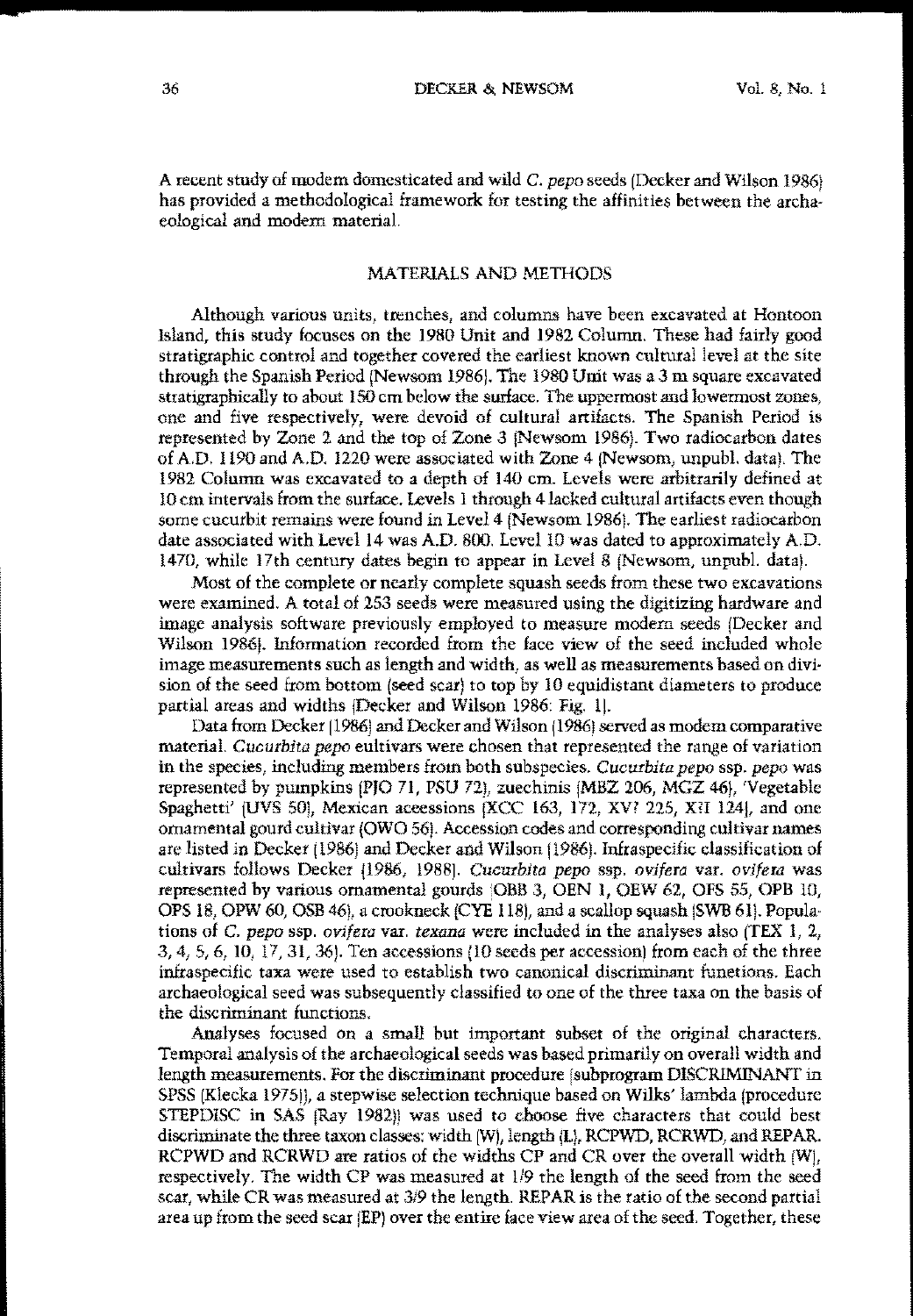three ratios characterize the size and shape of the small sinuses on either side of the seed near the seed scar.

The discriminating power of the five characters was rested by defining two discriminant functions on the basis of nine of ten seeds randomly chosen from each accession. The remaining seeds served as a test group. Observations were classified on the basis of posterior probabilities of group membership, or P(GIX). For classification of the archaeological seeds, the discriminant functions were redefined on the basis of all the modern seed material. Four of the original 253 seeds were not classified because of aberrations in these seeds near the seed scar.

## RESULTS

Width and length statistics are presented in two plots (Fig. 1 and 2) and in Table 1. Among the seeds recovered from the 1980 unit, one seed from Zone 2 is much larger than the other seeds (Fig. 1). The remaining seeds show a decrease in size from older



FIG. I.-Width by length plot of the archaeological cucurbit seeds from the 1980 Unit at Hontoon Island. Numbers indicate the zone in which a seed was found. Units are mm.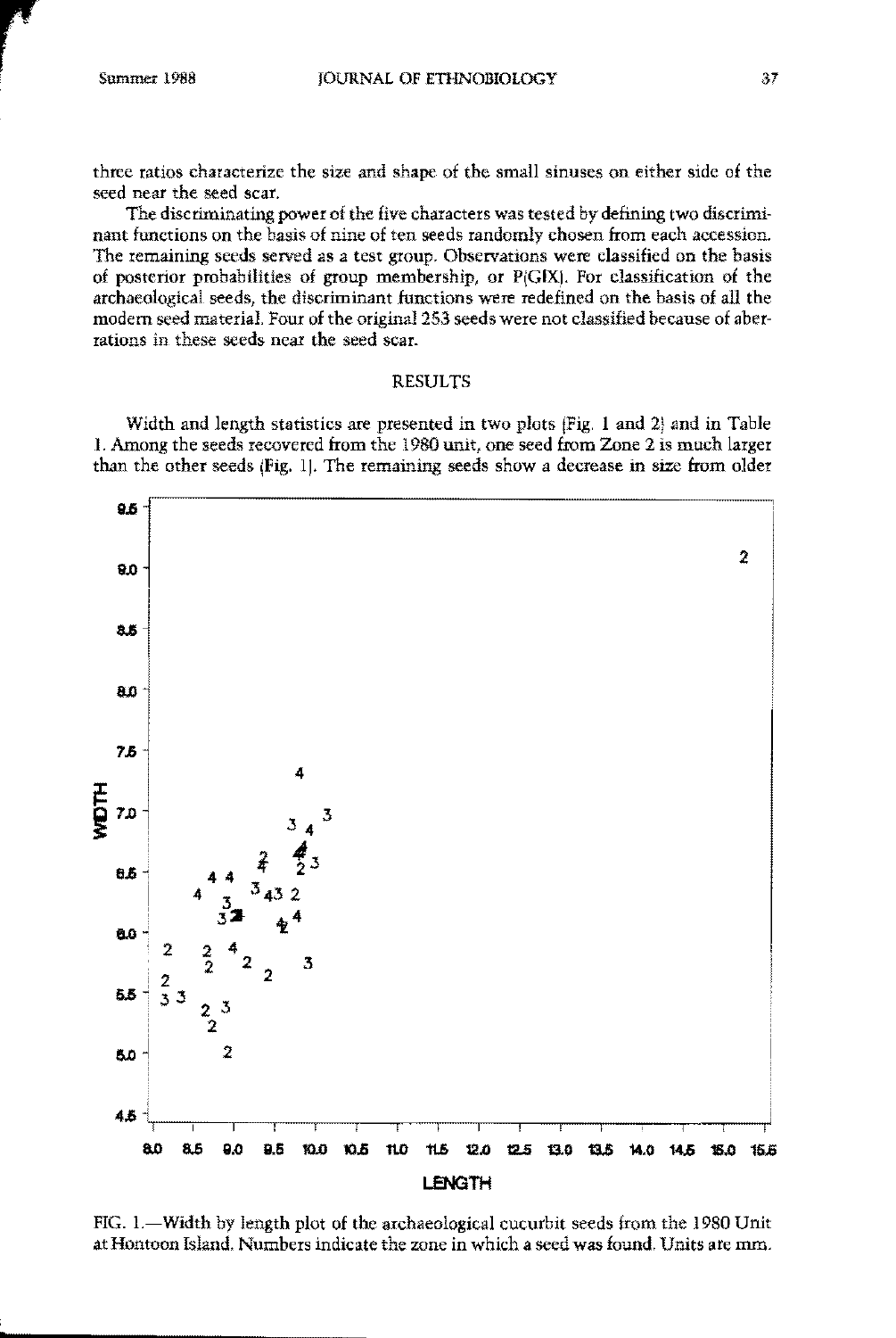| Excavation/  | Level <sup>1</sup> /Zone/ |          | WIDTH             |                      | <b>LENGTH</b> |                    |      |
|--------------|---------------------------|----------|-------------------|----------------------|---------------|--------------------|------|
| Taxon        | Cultivar                  | N        | Mean <sup>2</sup> | SD <sup>3</sup>      | Mean          | S.D.               | W/L  |
| 80           | $\overline{\mathbf{2}}$   | 16       | 6.05              | 0.93                 | 9.39          | 1.63               | 0.64 |
| 80           | 2A                        | 15       | 5.85              | 0.46                 | 9.QQ          | 0.51               | 0.65 |
| 80           | 2B                        | $\bf{l}$ | 9.10              | ł.                   | 15.22         | $\bar{\mathbf{x}}$ | 0.60 |
| 80           | $\mathfrak{Z}$            | 12       | 6.13              | 0.54                 | 9.22          | 0.64               | 0.66 |
| 80           | 4                         | 14       | 6.46              | 0.37                 | 9.39          | 0.46               | 0.69 |
| 82           | 4                         | 1        | 5.90              | $\pmb{\cdot}$        | 8.93          | $\bar{\pmb{z}}$    | 0.66 |
| 82           | 5                         | 25       | 6.11              | 0.45                 | 9.07          | 0.67               | 0.67 |
| 82           | 6                         | 50       | 7.10              | 0.79                 | 10.35         | 1.18               | 0.69 |
| 82           | 6A                        | 24       | 6.37              | 0.42                 | 9.28          | 0.71               | 0.69 |
| 82           | 6B                        | 26       | 7.76              | 0.33                 | 11.33         | 0.41               | 0.68 |
| 82           | 7                         | 40       | 6.38              | 0.44                 | 943           | 0.53               | 0.68 |
| 82           | 8                         | 24       | 6.47              | 0.50                 | 9.63          | 0.85               | 0.67 |
| 82           | 8A                        | 23       | 6.42              | 0.45                 | 9.54          | 0.75               | 0.67 |
| 82           | 3B                        | 1        | 7.64              | $\ddot{\phantom{0}}$ | 11.68         | ¥.                 | 0.65 |
| 82           | 9                         | 13       | 6.10              | 0.52                 | 9.55          | 0.75               | 0.64 |
| 82           | 10                        | 21       | 6.14              | 0.55                 | 936           | 0.51               | 0.66 |
| 82           | 11                        | 16       | 6.18              | 0.44                 | 9.14          | 0.53               | 0.68 |
| 82           | 12                        | 16       | 6.30              | 0.50                 | 9.07          | 0.34               | 0.69 |
| 82           | 13                        | $\rm{3}$ | 6.10              | 0.36                 | 9.01          | 0.86               | 0.68 |
| 82           | 14                        | 2        | 6.62              | 0.18                 | 9.94          | 0.04               | 0.67 |
| var. texana  | <b>TEX</b>                | 100      | 6.11              | 0.43                 | 9.44          | 0.67               | 0.65 |
| var. ovifera | <b>CYE 118</b>            | 10       | 7.05              | 0.53                 | 11.66         | 0.74               | 0.60 |
| var. ovijeta | OBB <sub>3</sub>          | 10       | 5.20              | 0.29                 | 9.73          | 0.63               | 0.53 |
| var. ovijeta | OEN 1                     | 10       | 6.63              | 0.55                 | 10.80         | 0.74               | 0.61 |
| var. ovijera | <b>OEW 62</b>             | 10       | 5.91              | 0.35                 | 9.59          | 0.80               | 0.62 |
| var. ovijera | <b>OFS 55</b>             | 10       | 5.84              | 0.56                 | 9.83          | 0.69               | 0.59 |
| var. ovijeta | <b>OPB 10</b>             | 10       | 5.60              | 0.34                 | 8.97          | 0.62               | 0.62 |
| var. ovijeta | <b>OPS 18</b>             | 10       | 5.53              | 0.42                 | 8.94          | 0.74               | 0.62 |
| var. ovijera | OPW 60                    | 10       | 5.89              | 0.67                 | 8.80          | 0.85               | 0.67 |
| var. ovifera | <b>OSB 46</b>             | 10       | 5.16              | 0.44                 | 8.13          | 0.63               | 0.63 |
| var. ovifera | <b>SWB 61</b>             | 10       | 7.87              | 0.71                 | 12.62         | 1.39               | 0.62 |
| ssp. pepo    | <b>MBZ 206</b>            | 10       | 8.03              | 0.39                 | 12.16         | 0.48               | 0.66 |
| ssp. pepo    | <b>MGZ 46</b>             | 10       | 8.88              | 0.60                 | 14.06         | 0.92               | 0.63 |
| ssp. pepo    | <b>OWO 56</b>             | 10       | 7.03              | 0.73                 | 12.09         | 0.78               | 0.58 |
| ssp. pepo    | PJO 71                    | 10       | 8.98              | 0.81                 | 16.04         | 1.40               | 0.56 |
| ssp. pepo    | <b>PSU 72</b>             | $10\,$   | 8.36              | 0.90                 | 14.37         | 1.46               | 0.58 |
| ssp. pepo    | <b>UVS 50</b>             | 10       | 9.01              | 0.47                 | 13.74         | 0.98               | 0.66 |
| ssp. pepo    | XCC 163                   | $10\,$   | 9.19              | 0.65                 | 20.36         | 1.99               | 0.45 |
| ssp. pepo    | <b>XCC 172</b>            | 10       | 8.39              | 0.51                 | 19.52         | 1.88               | 0.43 |
| ssp. pepo    | XV? 225                   | 10       | 8.95              | 0.55                 | 19.96         | 1.31               | 0.45 |
| ssp. pepo    | X?1 124                   | 10       | 3.72              | 0.59                 | 17.82         | 0.83               | 0.49 |

TABLE 1.-Width and length statistics for the archaeological seeds from Hontoon Island, var. texana, and 20 cultivars of C. pepo. Data on modern seeds are from Decker (1986) and Decker and Wilson (1986).

<sup>1</sup>Values were calculated for all seeds of a lcvel or zone first. When width x length plots (Fig. 1 and 2) revealed the presence of outliers or more than one grouping, then values were recalculated for the new groups, designated A and B.

 $2$ Units are mm.

<sup>3</sup>Standard deviation.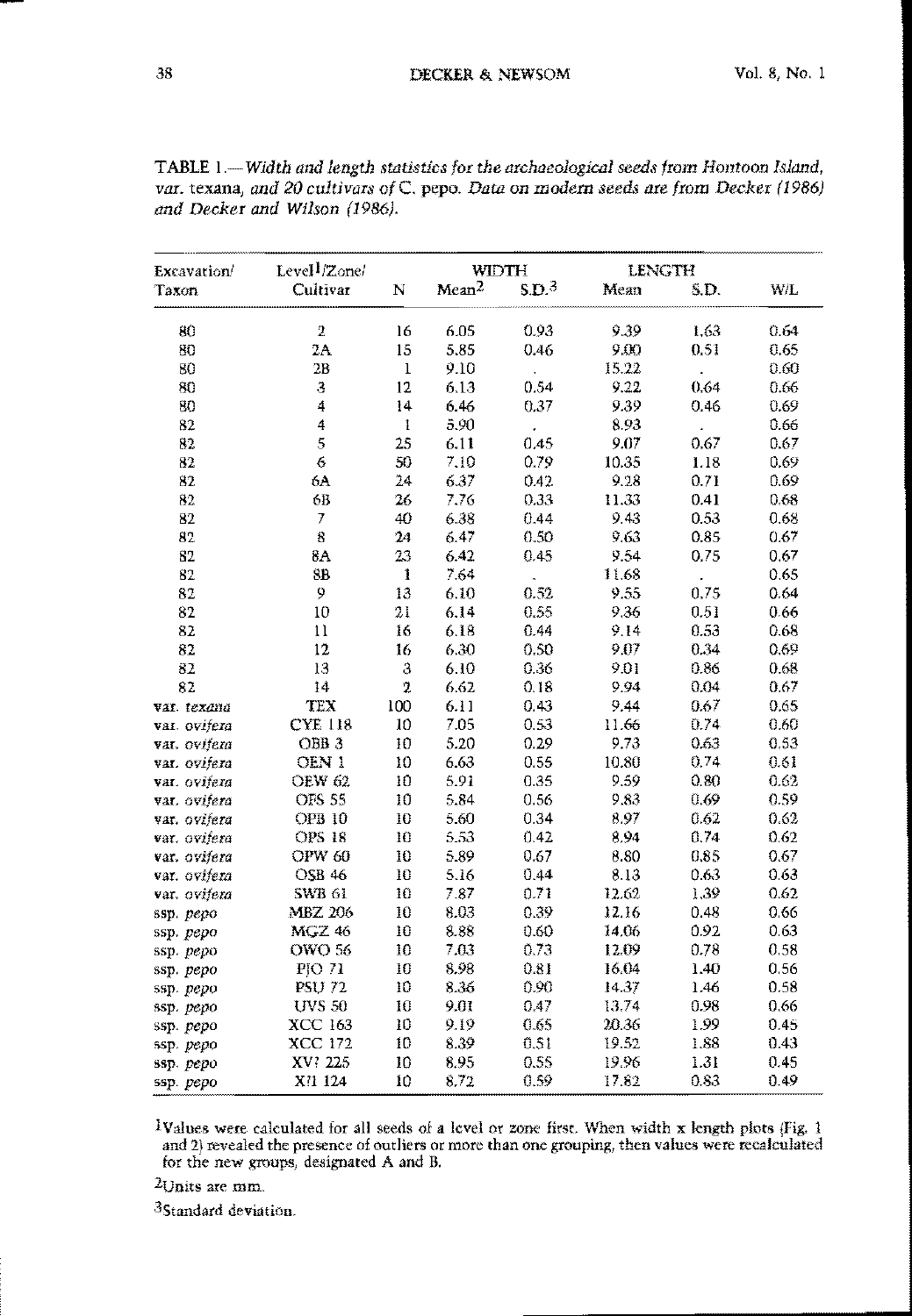to younger deposits (Fig. 1, Table 1). Additionally, the width to length ratios  $\{W/L\}$ indicate that at least some seeds near the top of the unit (Zone 2) are relatively thinner. The exceptionally large seed has a particularly low value for this ratio (Table 1).

The plot of the 1982 data (Fig. 2) reveals a small group of seeds somewhat removed from and larger than all other seeds. This group consists of about half the seeds from Level 6 and one seed from Level 8. A few seeds from Levels 6 through 9 occur in the transition zone between these larger seeds and the numerous smaller seeds. Interestingly, some of the smallest seeds from the column are also from the upper strata. Most of the seeds from the column are within the size range for the var. texana seeds used in this study (width  $= 5.07$  to 7.52 mm, length  $= 7.86$  to 10.91 mm. However, the seeds representing var. ovifera have similar ranges in width (4.60 to 8.77 mm) and length (7.16 to 14.30 mm. Only the largest seeds from the column fall within the size range of ssp. pepo seeds (width =  $6.15$  to 10.60 mm; length = 10.80 to 23.20 mm]. Average W/L ratios among levels in the column are about the same except for the somewhat lower values in Levels 4 and 8 through 10 (Table 1). Among individual seeds, some from Level 12 have values as high as 0.80, while others from Level 10 have values as low as 0.57 (Fig. 2).

In both the 1980 Unit and 1982 Column, there appears to be more diversity in seed size in the younger deposits. This can be tested by calculating a unitless statistic of



FIG. 2.—Width by length plot of the archaeological cucurbit seeds from the 1982 Column at Hontoon Island. Numbers and letters indicate the level in which a seed was found (letters A-E represent Levels 10-14, respectively). Units are mm.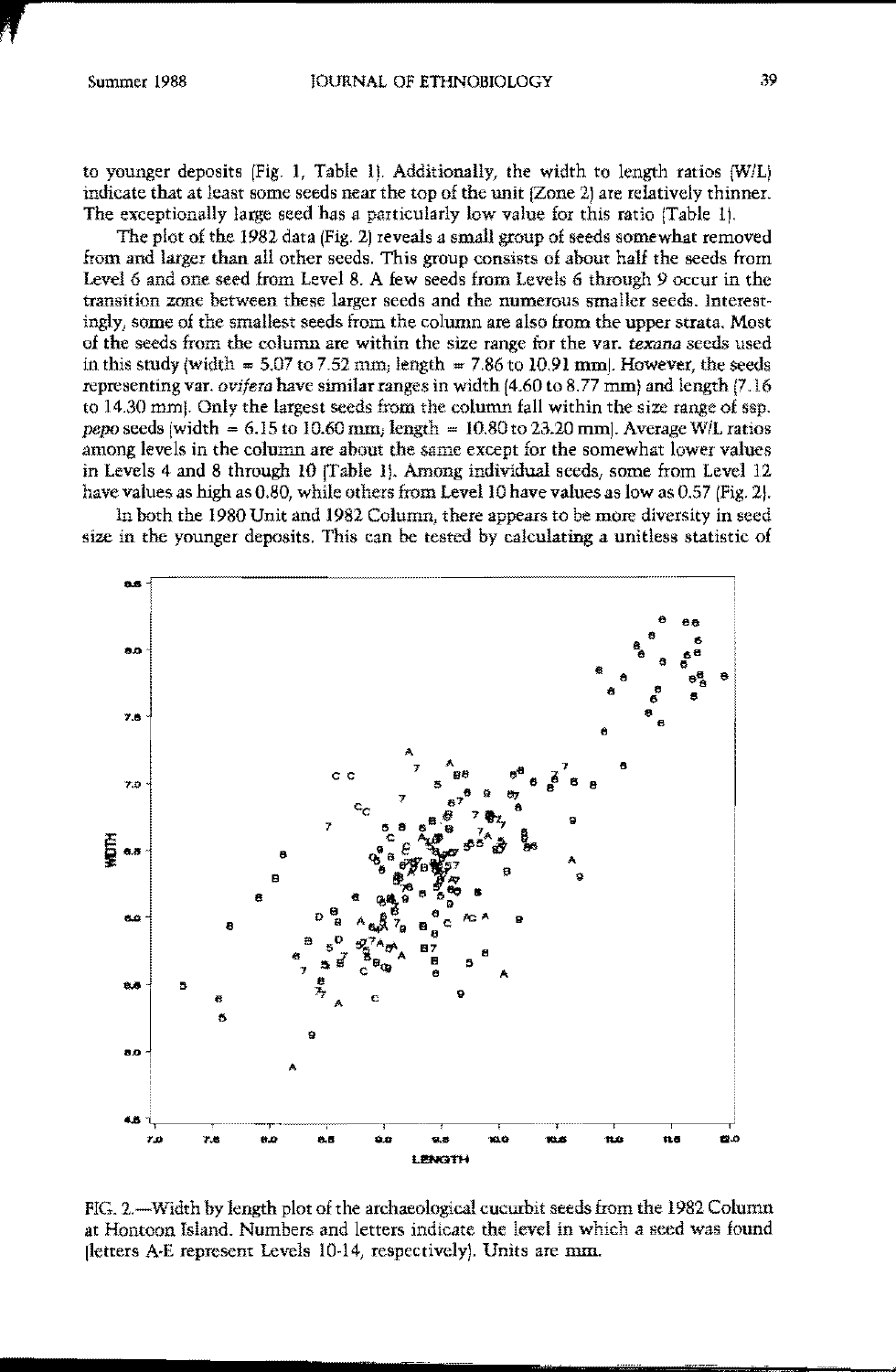variability, called the coefficient of variation  $/CV = 100 \times S.D./mean$ , from values listed in Table 1. In the 1980 Unit, Zone 4 has the lowest eoefficients of variation for width  $[CN = 5.72]$  and length  $[CN = 4.91]$ , while Zone 2 has the highest values (width C.V.  $= 15.31$ , length C.V.  $= 17.36$ . The highest coefficients of variation in the 1982 Column are for Level 6 (width C.V.  $= 11.18$ ; length C.V.  $= 11.39$ ).

On the basis of width, length, and WIL, the majority of small seeds from Hontoon Island most resemble seeds of var. *texana.* Among the modem accessions reported here, pumpkins, especially those from Mexico, have the lowest values for WiL, while var, *texana,* 'White Pear' (OPW 601, 'Black Zucchini' IMBZ 2061, and 'Vegetable Spaghetti' [UVS 50) have the highest values (Table I), Values for most of the archaeological material are even higher, Relatively high values for WIL are not uneommon for C. pepo seeds from eastern U,S. sites {King 19851. Among the Hontoon Island seeds, the very large and relatively narrow seed in Zone 2 has a much lower value. Its measurements place it within ssp. *pepc,* In contrast, the large seeds of Levels 6 and 8 are most similar in their dimen· sions to the seallop, a member of var. *ovifera.* Thus, all rhree mfraspecifie taxa appear to be represented by the archaeological seeds. This was tested further via the discriminant analysis.

Classification of rhe test group was 89% accurate. After the discriminant functions were redefmed using all of the modem seeds, both the modem and archaeologieal seeds were classified (Table 2). The percentage of correetly classified modem seeds was somewhat lower 186,3%) than predicted by the tesr group due to a few accessions that did not fit well into their respective taxa. Parallel evolution within the two domesticated lines is not surprising given that seed characters are influenced by human selection pressures,

Over half of the archaeological seeds Were classified as var. *texana* (Table 2). In fact, the majority of seeds in all zones and levels, except Levels 4, 5, and 14 were placed into the var. *texana* group. Although the Level 14 seeds were classified as Vat. *ovifera,* both seeds had  $P[X|G]$  (probability that a seed that far from the centroid actually belongs to the group) values of less than 27% and actually fell closer to the var. *texana* centroid IFig. 31. They were not identified as var, *texana* because their positions were slightly beyond the range for var. texana seeds. In Level 6, the majority of small seeds were categorized as var. *texana*, while most of the larger seeds fell into the var. *ovifera* group. The larger seeds also exhibited an affinity for ssp. *pepe;* the second highest PIGXI was for this subspecies for about  $40\%$  of those seeds. One of the seeds was primarily classified as ssp. *pepo*, even though it had a  $P(G|X)$  of only 56% and a  $P(X|G)$  of 2%. Only one of the archaeological seeds (the large seed from Zone 21 was well-classified as ssp. *pepo.*

Placement of the Hontoon Island seeds in the space defined by canonical dis· criminant functions one and two is illustrated in Figure 3. Taxon centroids, as well as ranges for each taxon along the diseriminant funetions, are plotted also. Again, only the large seed from ZOne 2 (1980 Unit) lies significantly close to the ssp. pepo centroid. Most of the other seeds lie well within the ranges of var. *ovifera* andlor var, *texana.* In lact, many of the seeds occupy the region between these taxon eentroids. A lew archaeologieal seeds occur beyond the ranges defined by the modern material. This suggests that they may belong to cultivars or wild populations not represented by the modem accessions chosen to define the discriminant funetions.

#### DISCUSSION

Most of the archaeologieal cucurbit seeds from the 1980 Unit and 1982 Column at Hontoon Island resemble those of modern C, *pepo* ssp. *ovifera* var. *texana* [Fig, 4, top rowl. Others are small and narrow like ornamental gourd seeds, some resemble scallop seeds (Fig. 4, center row), and at least one seed approached the dimensions of a pumpkin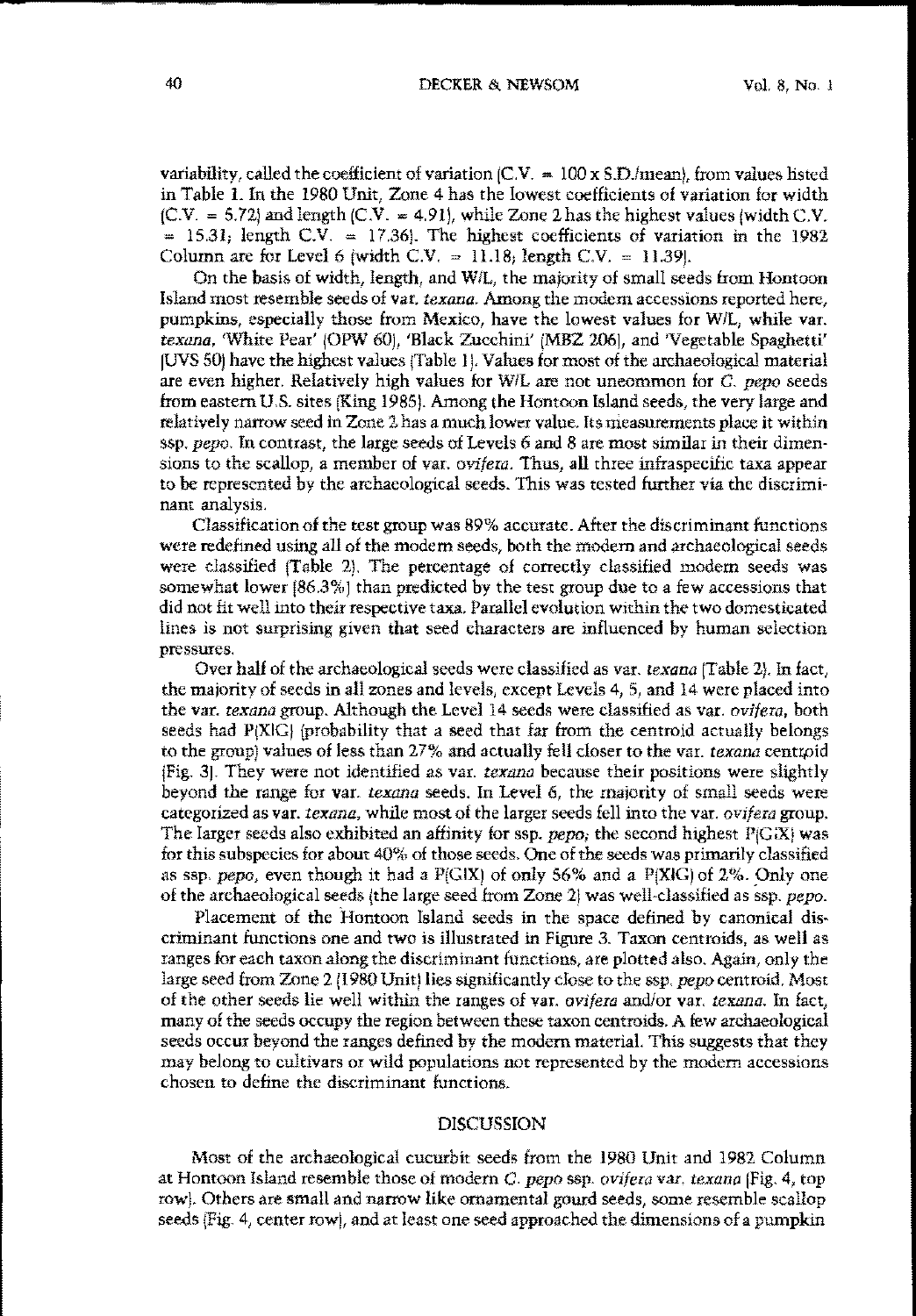| Taxon/<br><b>Excavation</b> | Accession <sup>1</sup> /<br>Level / Zone | Predicted Group Membership <sup>2</sup><br>T | P                |                  |
|-----------------------------|------------------------------------------|----------------------------------------------|------------------|------------------|
| var. texana                 | TEX 1                                    | 9                                            | $\mathbf{l}$     |                  |
|                             | TEX 3                                    | 8                                            | $\boldsymbol{2}$ |                  |
|                             | TEX 5                                    | 9                                            | $\mathbf{I}$     |                  |
|                             | TEX 6                                    | 8                                            | $\overline{2}$   |                  |
|                             | <b>TEX 17</b>                            | 6                                            | 4                |                  |
|                             | <b>TEX 36</b>                            | 9                                            | $\bf{l}$         |                  |
| var. ovijera                | <b>CYE 118</b>                           |                                              | 5                | 5                |
|                             | OEN 1                                    | 1                                            | 8                | 1                |
|                             | <b>OFS 55</b>                            | $\pmb{1}$                                    | 9                |                  |
|                             | OPB 10                                   | $\mathbf 1$                                  | 9                |                  |
|                             | <b>OPS 18</b>                            | $\mathbf{3}$                                 | 7                |                  |
|                             | OPW 60                                   | 3                                            | 7                |                  |
|                             | <b>SWB 61</b>                            |                                              | 4                | 6                |
| ssp. pepo                   | <b>OWO 56</b>                            |                                              | 8                | $\overline{2}$   |
|                             | <b>PSU 72</b>                            |                                              | $\mathbf{1}$     | 9                |
| 80                          | $\mathbf{z}$                             | 10(63)                                       | 5(31)            | 1(.06)           |
|                             | 3                                        | 7(.58)                                       | 5(.42)           |                  |
|                             | 4                                        | 10(71)                                       | 4(.29)           |                  |
| 82                          | $\boldsymbol{4}$                         |                                              | 1(1.0)           |                  |
|                             | $\overline{5}$                           | $10$ $(0.40)$                                | 15 (.60)         |                  |
|                             | 6 <sup>3</sup>                           | 28 (.58)                                     | 19 (.40)         | 1(02)            |
|                             | $\overline{7}$                           | 31(77)                                       | 9(.23)           |                  |
|                             | 8                                        | 15   63                                      | 9(0.37)          |                  |
|                             | 9                                        | $9$ [.69]                                    | 4(.31)           |                  |
|                             | 10                                       | 13(62)                                       | $8$ $(.38)$      |                  |
|                             | 11                                       | 13(.81)                                      | 3(19)            |                  |
|                             | $12^{3}$                                 | 10(71)                                       | 4(29)            |                  |
|                             | 13                                       | 2(67)                                        | 1(33)            |                  |
|                             | 14                                       |                                              | 2(1.0)           |                  |
| Summary-                    |                                          |                                              |                  |                  |
| var. texana                 |                                          | 89                                           | $\mathbf{1}$     | $\boldsymbol{0}$ |
| var. ovifera                |                                          | 9                                            | 79               | 12               |
| ssp. pepo                   |                                          | $\Omega$                                     | 9                | 91               |
| Hontoon Island              |                                          | 159 (.64)                                    | 88 (.35)         | 2(01)            |

TABLE 2.-Classification results for wild populations and cultivars of C. pepo and the archaeological seeds from Hontoon Island.

lOnly accessions with misclassified seeds are listed.

 $2T = \text{var. texana, } O = \text{var. orifera, } P = \text{ssp. pero. Percentages are in parentheses.}$ 

<sup>3</sup>Two seeds with broken margins were not analyzed.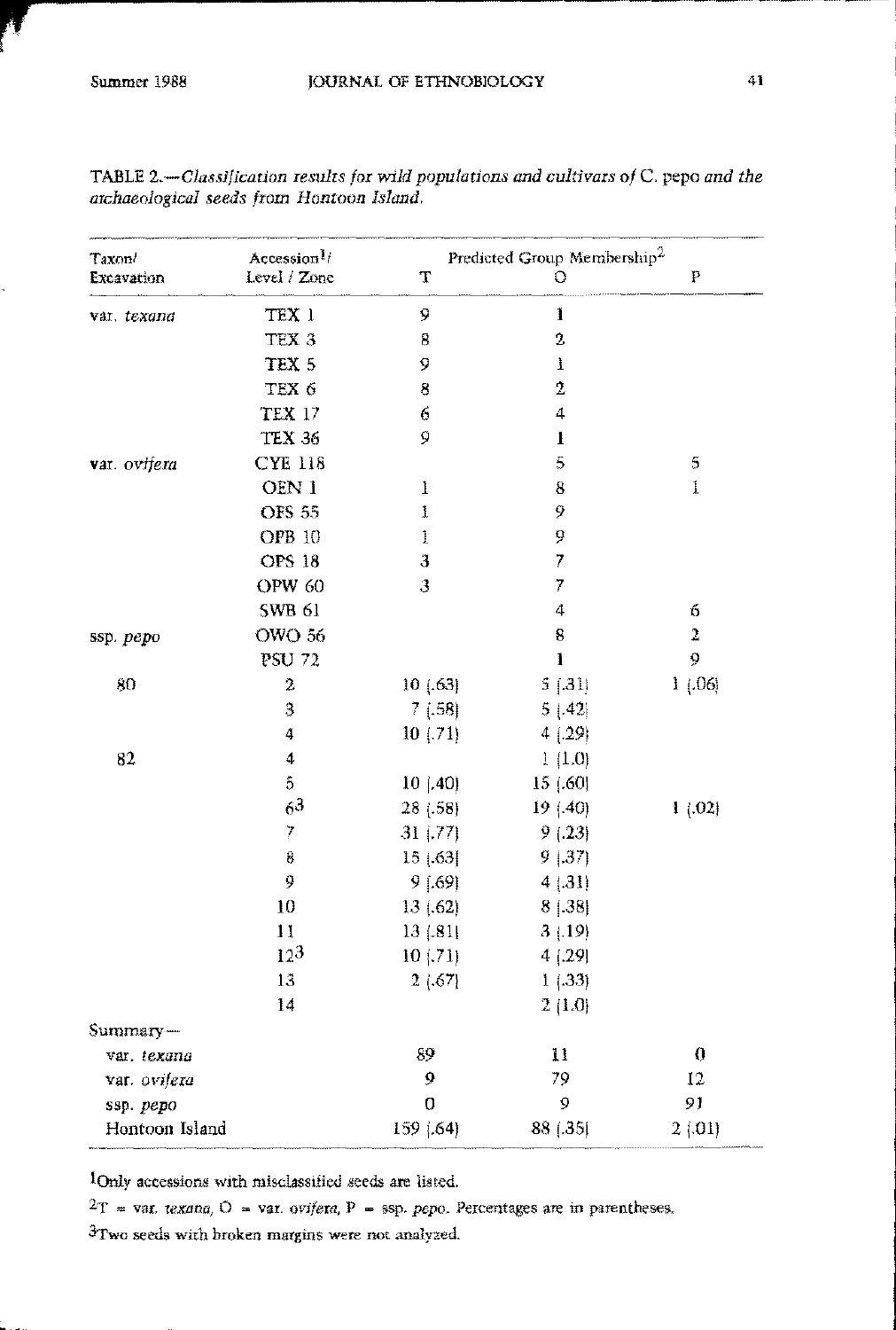

FIG. 3.—Plot of the archaeological seeds from Hontoon Island along canonical discriminant functions 1 and 2. Also shown are centroids and ranges for C. *pepo* ssp. *pepo* IFI, var. *ovifem* 101, and var. *texnna* ITI. The upper range for ssp. *pepo* along the first **discriminant function extends to 5,8.**

seed. Not all of these seed types appear to be *in situ* developments. Continuity among the majority of the small seeds throughout the unit and column suggests that there was at least one local and persistant form. Panicularly small and narrow seeds, resembling those of some ornamental gourds, do not appear until historic times (Zone 3 and Level LOI. Seeds similar to those of the modem scallop squash are first detected in Level 8 and are relatively abundant in Level 6. A few seeds in Levels 6 through 9 that appear intermediate between the majority of small seeds and the scallop-like seeds indicate that the latter could have been an in situ development. Likewise, this type of squash may have been traded to Florida Indians from groups to the north. In either case, the historic use of scallop squashes by tribes of southeastern U.S. has been documented (Speck 1941). A more certain introduction to the Hontoon Site are pumpkin.like seeds. While only one such seed was found in the 1980 Unit (Zone <sup>21</sup> and none in the 1982 Column, 1985 excavations have uncoveted many of these, ranging in size from approximately 7 to LO mm wide and 12 to 18 mm long (Fig. 4; Newsom 1986). All were found in historic strata, usually associated with Spanish remains jgold coins, etc.). There is no evidence of any intermediate forms. Similar seeds have been found at archaeological sites in Mexico ICutler and Whitaker 1967; Whitaker *et al.* 19571. Perhaps the Spanish brought pump· kins from Mexico to the Hontoon Island inhabitants.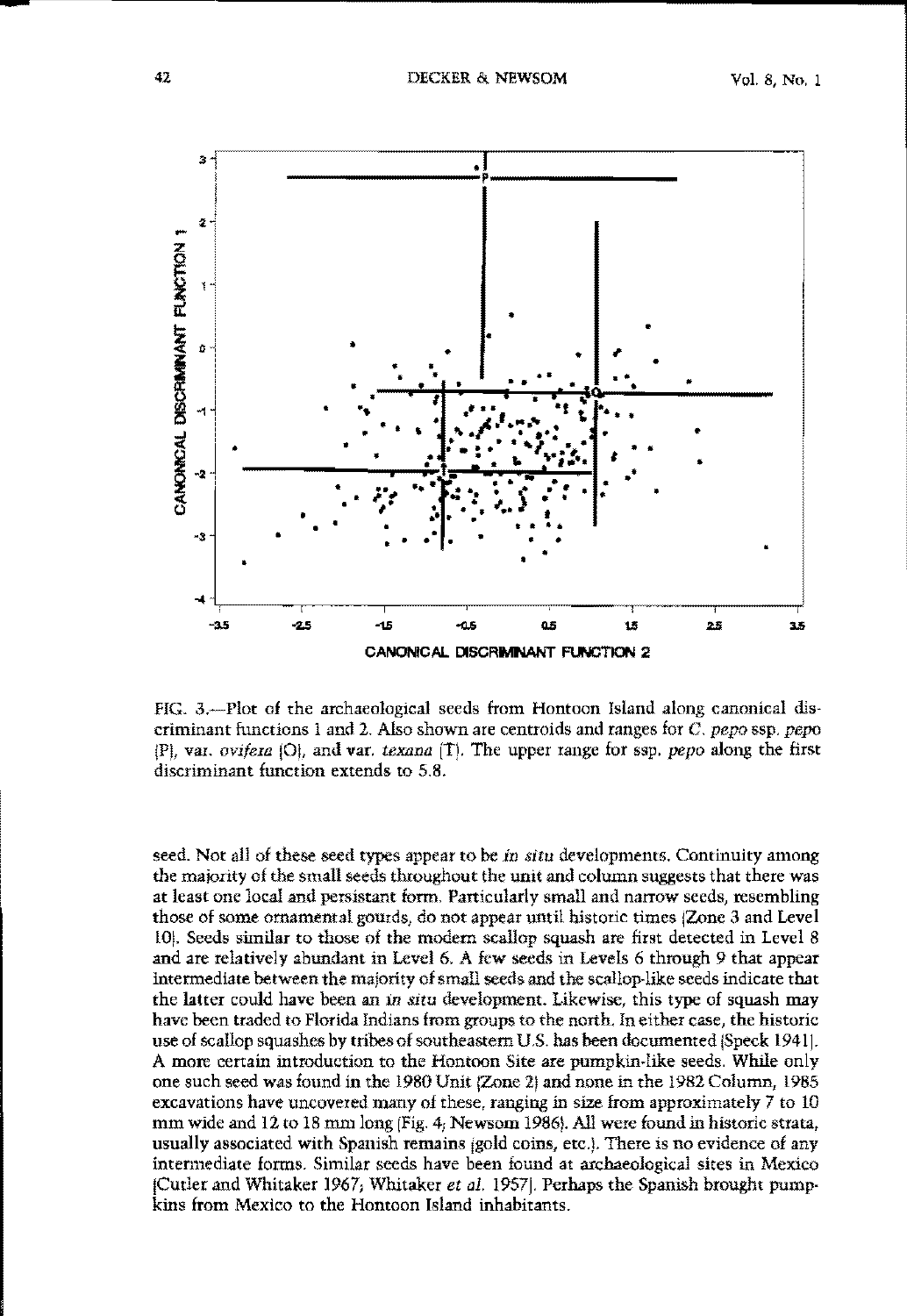

FIG. 4.-Arehaeological *Cucurbita pepo* seeds !rom Hontoon Island. Top row: 1980 Unit, Zone 4, small seeds, abundant type; center row: 1982 Column, Level 6, larger scalloplike seeds; bottom row: 1985 Square No. 59, pumpkin·like seeds. Units of scale are em.

From the data presented here, it is difficult to ascertain whether two small·seeded **varieties (var, oVifera and var,** *terona)* **coexisted at Hontoon Island, or if a single type** existed which produced seeds whose varying dimensions covered pans of the ranges of variation we see in wild populations and some ornamental gourds today. In the latter case, the intermediate nature of the seeds might indieate that the Hontoon Island **populations were less divergent** *hom* **either var.** *ovifera* **or val.** *texana* **than these taxa** currently are from each other. In either ease, the affinity of the archaeological material **to Vat,** *texana* **is evidence that wild, weedy, encouraged, or even cultivated populations** of *texana·like* plants existed In northeastern Florida between approximately A.D. 800 and A.D. 1750. The riverine enviromnent at Hontoon Island could have provided habitats suitable for wild populations similar to those in Texas (Correll and Johnston 1979). This supports a hypothesis based on isozyme data that var. *rexana* once inhabited an area north and east of its currently recognized distribution in Texas (Decker 1986, Decker and Wilson 1987}. This possibility necessitates consideration of Vat. *texana* when dealingwith *Cueur· bita* remains in eastern U.S, Whether or not these remains indicate domestication should be questioned also. These considerations are vital to hypotheses concerning the origin of horticulture in eastern U.S.

#### ACKNOWLEDGMENTS

**This study is based on material provided by Lee Newsom and Barbara Purdy of the University of Florida, Gainesville. We would like to thank Va.ughn Bryant, Jr. and Terrenee Walters for their eomments on an early draft of the manuscript,**

#### LITERATIJRE CITED

CORRELL, D. S, and M, C. JOHNSTON. 1979. **Manual of the Vascular Plants of Texas. Univ. Texas Press<sup>l</sup> Austin.**

CUTLER, H, C. and T. W, WHITAKER, 1967. **Cucurbits from the Tehuaean caves. pp. 212-219** in Prehistory in the Tebuacan